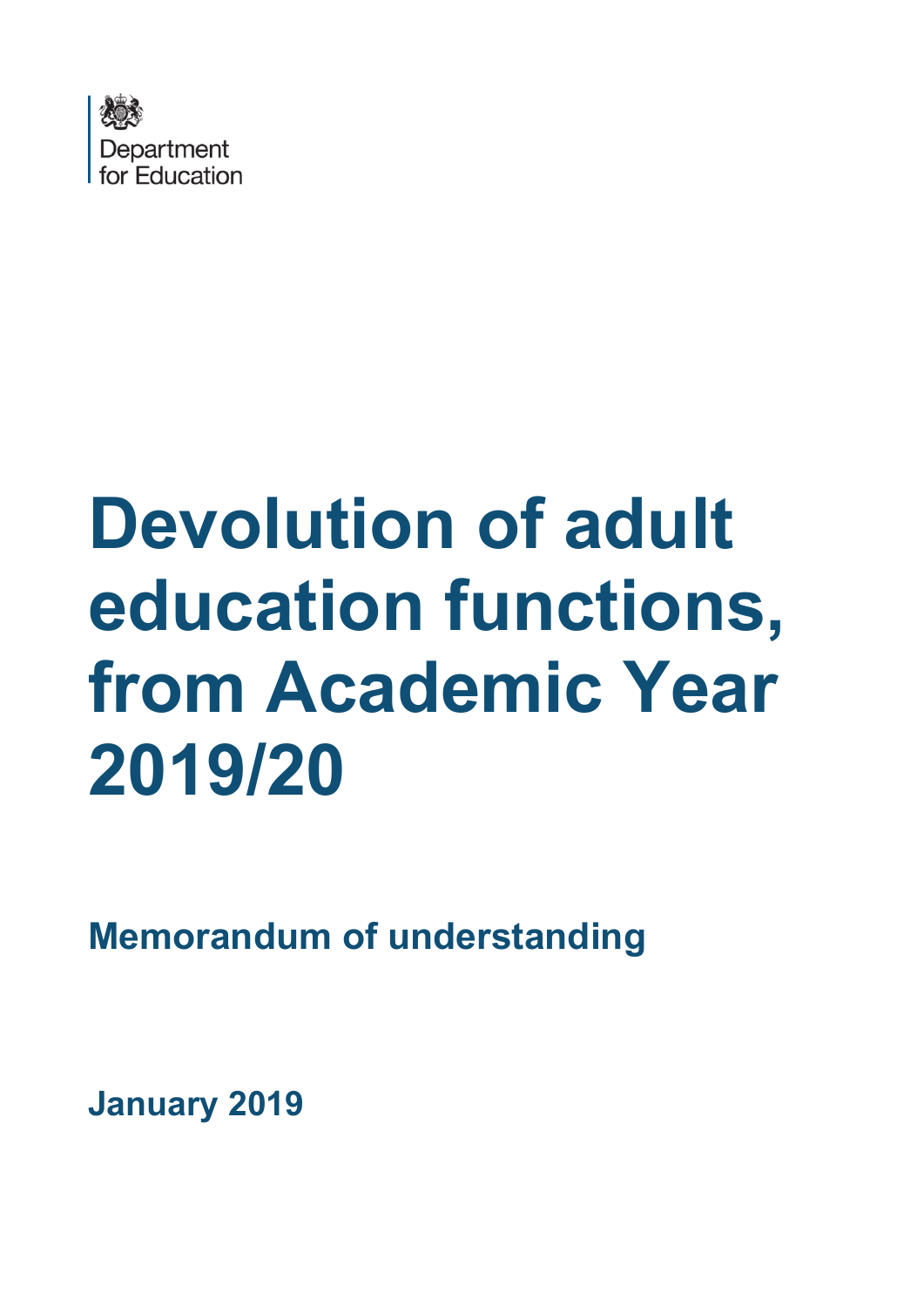# **Contents**

| Introduction                         |                                                               | 3              |
|--------------------------------------|---------------------------------------------------------------|----------------|
| 1.                                   | Context                                                       | 4              |
| 2.                                   | Background                                                    | 4              |
| 3.                                   | Purpose                                                       | 6              |
| 4.                                   | Key objective                                                 | $\overline{7}$ |
| 5.                                   | Principles of collaboration and the parties' responsibilities | $\overline{7}$ |
| 6.                                   | Ways of working                                               | 8              |
| 7 <sub>1</sub>                       | <b>Costs and liabilities</b>                                  | 13             |
| 8.                                   | Confidentiality                                               | 14             |
| 9.                                   | Data protection and record keeping                            | 14             |
| 10.                                  | Assurance and audit                                           | 14             |
| 11.                                  | Start date and duration                                       | 15             |
| 12.                                  | <b>Review and amendments</b>                                  | 15             |
| 13.                                  | Communications                                                | 15             |
| 14.                                  | <b>Escalation procedure</b>                                   | 15             |
| 15.                                  | Miscellaneous                                                 | 16             |
| 16.                                  | <b>Status</b>                                                 | 16             |
| 17.                                  | Governing law and jurisdiction                                | 16             |
| Signed                               |                                                               | 17             |
| Appendix A: Nolan principles         |                                                               | 18             |
| Appendix B: Allocations and payments |                                                               |                |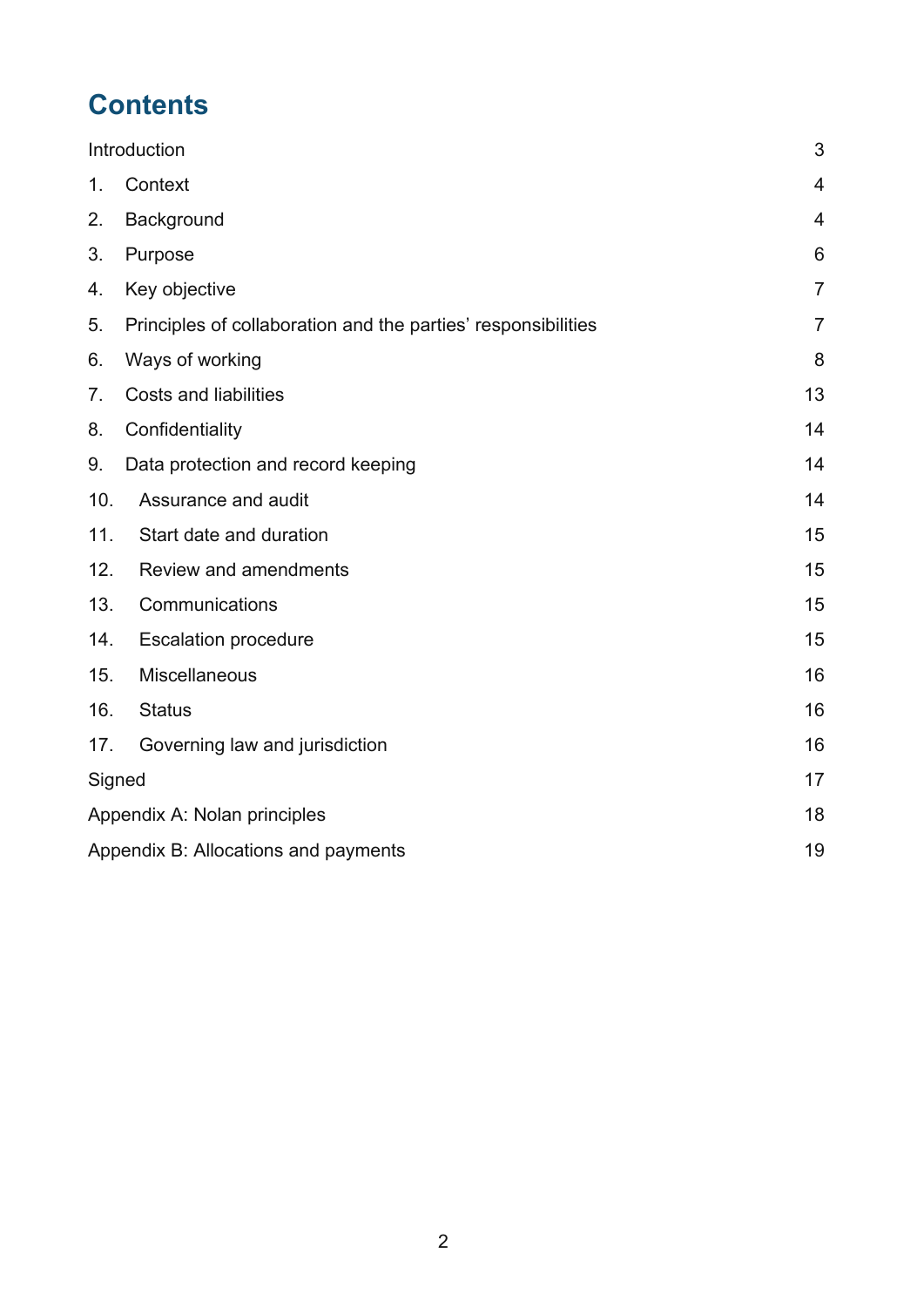### <span id="page-2-0"></span>**Introduction**

**THIS MEMORANDUM OF UNDERSTANDING** (which expression shall include the Appendices) ('MoU') is dated 1 January 2019.

Between:

**(1) THE SECRETARY OF STATE FOR EDUCATION** of Sanctuary Buildings, 20 Great Smith Street, London, SW1P 3BT ('the Secretary of State'), acting through

- the Department for Education ('the Department'), a Department of Her Majesty's Government responsible for child protection, education (compulsory, further and higher education), apprenticeships and wider skills in England; and

- the Education and Skills Funding Agency ('ESFA'), an Executive Agency of the Department, responsible for funding education and skills for children, young people and adults;

and

#### **(2) THE MAYORAL COMBINED AUTHORITIES ('CA')**

#### **Greater Manchester**

Churchgate House, 56 Oxford Street, Manchester M1 6EU

#### **Liverpool City Region**

Mann Island, PO Box 1976, Liverpool L63 3HN

#### **West of England**

3 Rivergate, Temple Quay, Bristol BS1 6ER

#### **Tees Valley**

Cavendish House, Teesdale Business Park, Stockton-on-Tees TS17 6QY

#### **West Midlands**

16 Summer Lane, Birmingham B19 3SD

#### **Cambridgeshire and Peterborough**

Unit 3, The Incubator, Alconbury Weald Enterprise Campus, Huntingdon PE28 4WX

Each a 'Party', together the 'Parties'. Where an activity is to be undertaken by the Department, the ESFA or the CA, this is specified.

References to an 'Academic Year' in this MoU are to the period running from 1 August in one calendar year to 31 July in the following calendar year.

References to 'Data Protection Legislation' in this MoU are to UK Data Protection Legislation and (for so long as and to the extent that the law of the European Union has legal effect in the UK) the General Data Protection Regulation (*(EU) 2016/679*) and any other directly applicable European Union regulation relating to privacy. References to 'UK Data Protection Legislation' in this MoU are to any data protection legislation from time to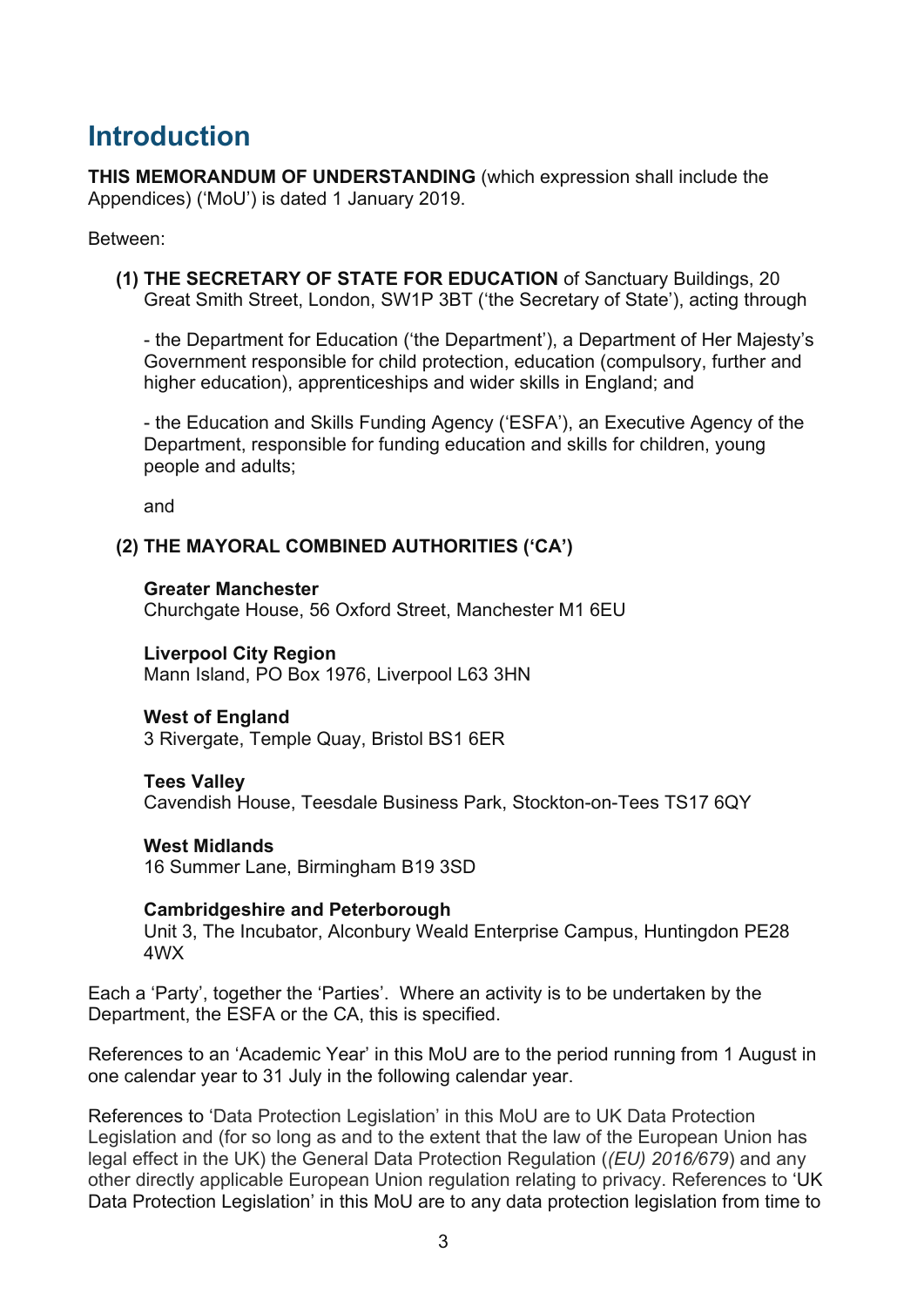time in force in the UK including the Data Protection Act 2018 or any successor legislation.

References to the 'CA Area' in this MoU are to the geographical area of the CA (namely the totality of the geographical areas of the constituent authorities of that area).

# <span id="page-3-0"></span>**1. Context**

1.1 Certain functions of the Secretary of State which relate to adult education under the Apprenticeships, Skills, Children and Learning Act 2009 ('ASCAL 2009'), and the associated adult education budget ('AEB') have been transferred to specified CAs by way of Orders made under the Local Democracy, Economic Development and Construction Act 2009. [1](#page-3-2)

1.2 This MoU refers to this transfer of functions as the 'devolution of the adult education functions'. Devolution of the adult education functions applies in respect of Academic Year 2019/20 (AY 2019/20) and thereafter.

1.3 This MoU sets out jointly agreed working arrangements between the Parties which relate to this new legal framework. It builds on the collaborative working relationship between the Parties, which were established as part of the transitional year, 2018/19 arrangements, and set out in an MoU for that year.

1.4 Each Party is committed to agreeing an approach and future relationship that will ensure national and local priorities for residents funded by the AEB are delivered in the most effective way possible and that the wider context of post-16 learning and skills provision funded by the Parties is considered. This MoU sets out an agreed approach to relevant matters following devolution of the adult education functions.

1.5 Arrangements to deliver the Parties' shared objective of closer collaboration across the post-16 learning and skills environment will be agreed separately, as will any working arrangements agreed between CAs, and between CAs and the Greater London Authority.

# <span id="page-3-1"></span>**2. Background**

 $\overline{a}$ 

2.1 Each relevant Order transfers to the specified CA adult education functions under section 86 to 88 of ASCAL 2009 with the exception of functions relating to apprenticeships training, adult detention or any power to make regulations or orders. The

<span id="page-3-2"></span>1 Greater Manchester <http://www.legislation.gov.uk/id/uksi/2018/1141> Liverpool City Region <http://www.legislation.gov.uk/id/uksi/2018/1142> West of England <http://www.legislation.gov.uk/id/uksi/2018/1143> West Midlands <http://www.legislation.gov.uk/id/uksi/2018/1144> Tees Valley <http://www.legislation.gov.uk/id/uksi/2018/1145> Cambridgeshire & Peterborough <http://www.legislation.gov.uk/id/uksi/2018/1146>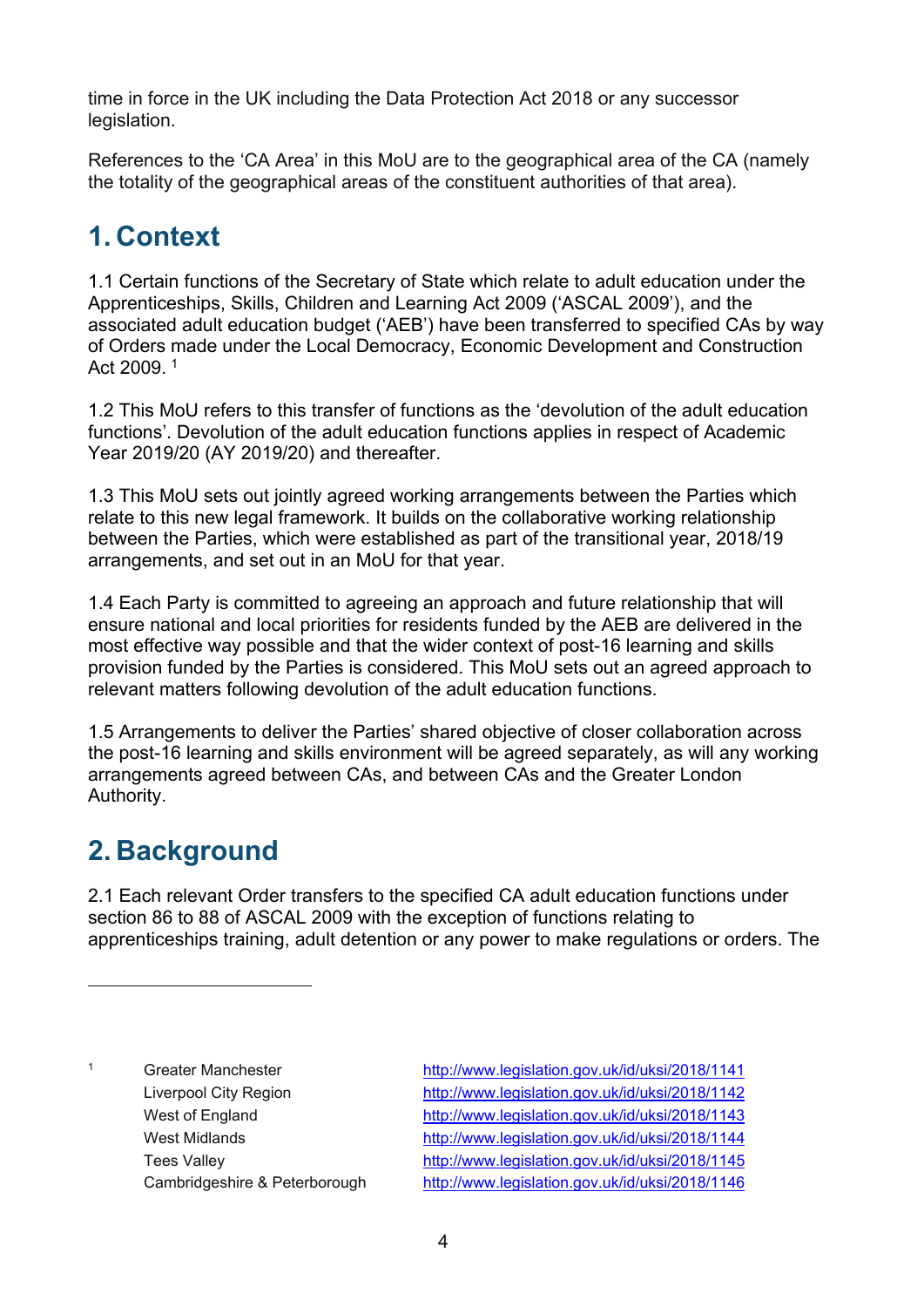functions under section 86 to 88 are as follows, and are exercisable by the CA instead of by the Secretary of State in relation to the CA area:

- section 86 (education and training for persons aged 19 or over and others subject to adult detention);
- section 87 (learning aims for persons aged 19 or over: provision of facilities); and
- section 88 (learning aims for persons aged 19 or over: payment of tuition fees).

2.2 In addition, each Order also provides for the transfer of the Secretary of State's functions under section 90 of ASCAL 2009 which relate to the encouragement of education and training for persons aged 19 or over, and section 100(1) of ASCAL 2009 which relates to the provision of financial resources. These functions are transferred to the CA in relation to their area and will be exercisable concurrently with the Secretary of **State** 

2.3 The following conditions are set on the exercise of the transferred functions:

- the CA must adopt rules of eligibility for awards by an institution to which it makes grants, loans or other payments under section 100 of ASCAL 2009 in accordance with any direction given by the Secretary of State; and
- in exercising the transferred functions, the CA must have regard to quidance<sup>[2](#page-4-0)</sup> issued by the Secretary of State (as amended from time to time or replaced by a subsequent document). The CA will give effect to the guidance within the context of local strategic priorities and circumstances.

2.4 The Schedule to each relevant Order contains modifications as to the application of relevant legislative provisions. In addition, part 3 of the Greater Manchester Order makes various consequential amendments to primary and secondary legislation.<sup>[3](#page-4-1)</sup>

2.5 This MoU sets out agreed ways of working between the Parties to support the carrying out of the transferred functions by the CA, in addition to matters set out in the statutory guidance. The Department acknowledges that in order for the CA to carry out the functions within its area, it must receive funds from the Secretary of State each year.

#### 2.6 Entitlements

 $\overline{a}$ 

2.6.1 Entitlements are set out in the ASCAL 2009, and enable eligible learners to be fully funded for the following qualifications:

- English and maths, up to and including level 2, for individuals aged 19 and over, who have not previously attained a GCSE grade A\* - C or grade 4, or higher; and/or
- first full qualification at level 2 for individuals aged 19 to 23, and/or
- first full qualification at level 3 for individuals aged 19 to 23.

Further information about the arrangements in 2018/19, are included in the documents in these links:

<span id="page-4-0"></span><sup>2</sup> <https://www.gov.uk/government/publications/exercising-devolved-adult-education-functions>

<span id="page-4-1"></span><sup>3</sup> <http://www.legislation.gov.uk/id/uksi/2018/1141>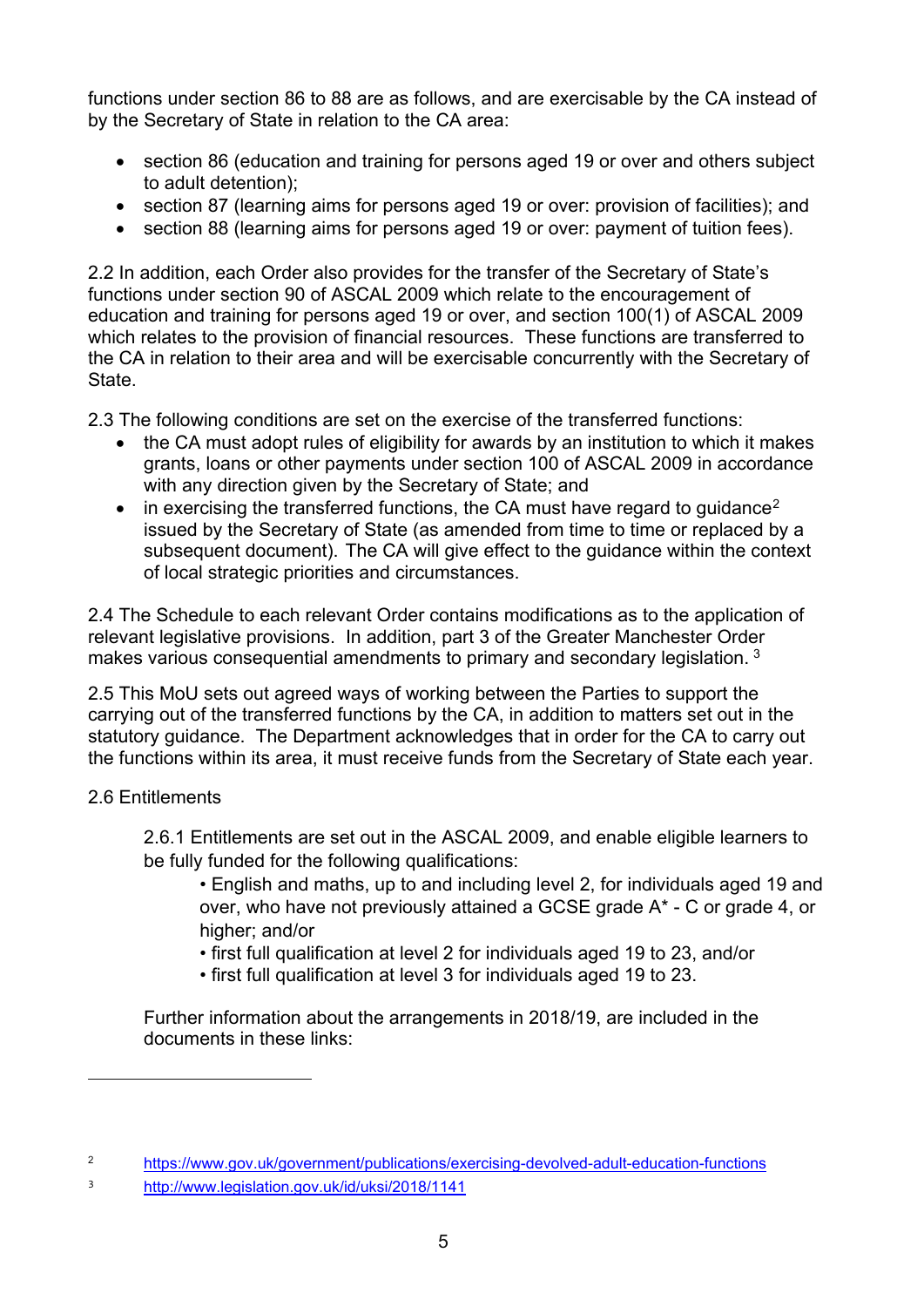[https://www.gov.uk/government/publications/adult-education-budget-funding-rules-](https://www.gov.uk/government/publications/adult-education-budget-funding-rules-2018-to-2019)[2018-to-2019](https://www.gov.uk/government/publications/adult-education-budget-funding-rules-2018-to-2019)

[https://www.gov.uk/government/publications/qualifications-getting-approval-for](https://www.gov.uk/government/publications/qualifications-getting-approval-for-funding/legal-entitlements-and-qualification-eligibility-principles-within-in-the-adult-education-budget)[funding/legal-entitlements-and-qualification-eligibility-principles-within-in-the-adult](https://www.gov.uk/government/publications/qualifications-getting-approval-for-funding/legal-entitlements-and-qualification-eligibility-principles-within-in-the-adult-education-budget)[education-budget](https://www.gov.uk/government/publications/qualifications-getting-approval-for-funding/legal-entitlements-and-qualification-eligibility-principles-within-in-the-adult-education-budget)

2.6.2 The Secretary of State will continue to be responsible for setting the minimum literacy and numeracy level required to operate in everyday life in accordance with section 88 of ASCAL 2009. The minimum level is currently set at Level 2 of the Regulated Qualifications Framework.

2.6.3 The Secretary of State will continue to be responsible for determining which qualifications are covered by the entitlement. The Department will annually publish the list of qualifications, up to and including the minimum level, which are covered by the entitlement. The Department is responsible for reporting against a consistent set of qualifications. Eligible learners exercising their entitlement must be enrolled on courses leading to qualifications from the specified list of qualifications. The CA may choose to fund other provision (in addition to those specific entitlement qualifications), using the AEB.

2.6.4 The government has announced that a free entitlement to basic digital skills will commence from the beginning of AY 2020/21. This will operate in a similar way to the English and maths entitlement. The government will consult on new national standards for basic digital skills and the skills level at which to set the entitlement.

2.6.5 The CA will ensure equal access to English and maths provision under the entitlement for people with relevant protected characteristics under the Equality Act 2010. This may include access to provision of English for Speakers of Other Languages (ESOL) courses.

### <span id="page-5-0"></span>**3.Purpose**

3.1 The purpose of this MoU is to establish ways of working and an agreed approach to the discharge of the respective responsibilities of the Parties in relation to devolution of the adult education functions. It builds upon the January 2018 paper which encapsulated many of the assurances relating to the readiness conditions and covers the following areas:

- how decisions around the funding of provision are reached and communicated;
- managing financial risk, including in the event of insolvency and maintaining a sustainable and financially viable post-16 provider base;
- educational performance minimum standards;
- protection of learners;
- management of AEB funds;
- management of providers, including collaborative working to minimise administrative burdens;
- wider CA skills planning and the place of AEB within that; and
- governance of the CA's AEB.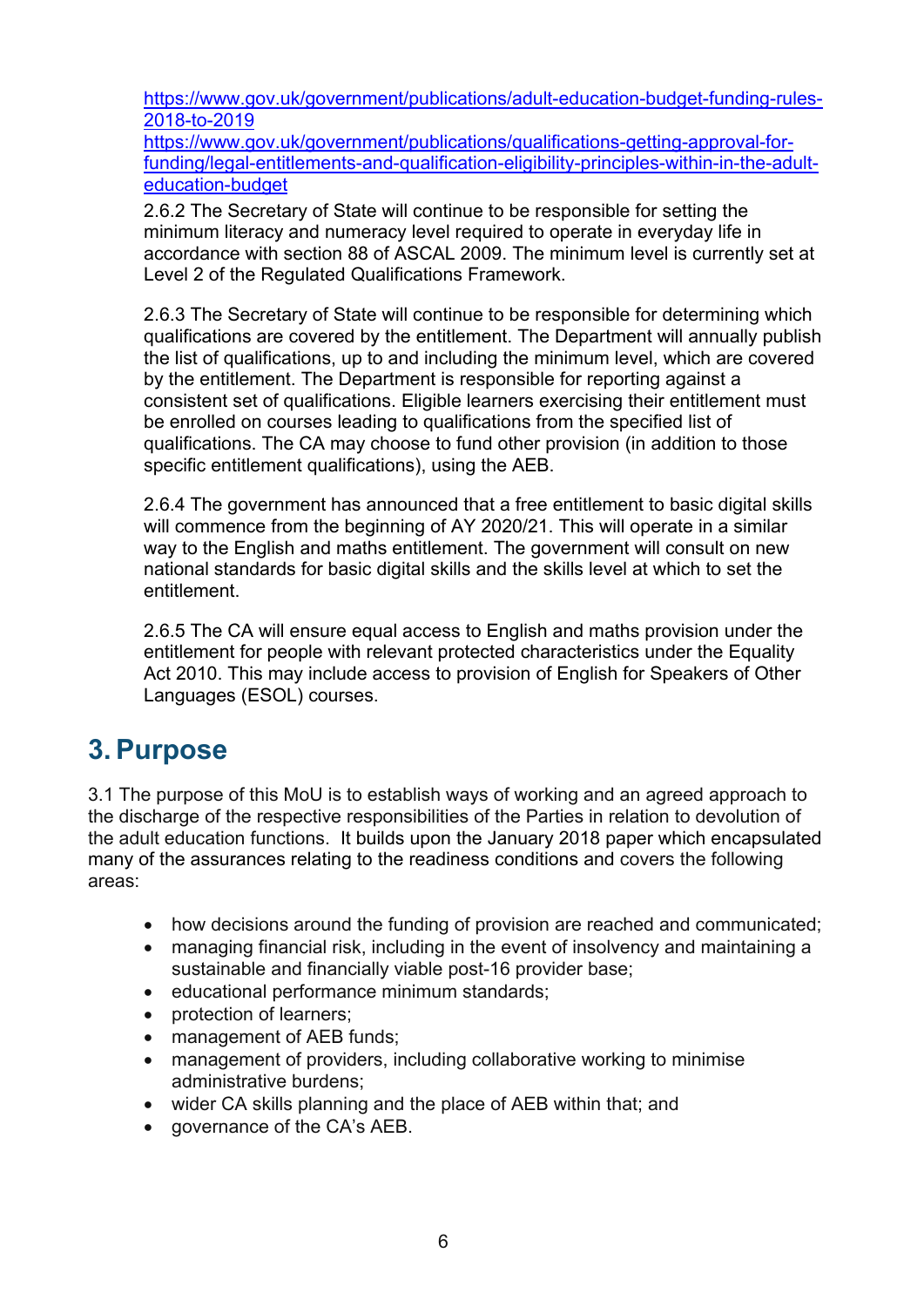# <span id="page-6-0"></span>**4. Key objective**

4.1 The Key Objective is to achieve effective engagement between the Parties, including coordinated local engagement with providers of adult further education ('Providers').

### <span id="page-6-1"></span>**5. Principles of collaboration and the parties' responsibilities**

5.1 The Parties agree to adopt the following principles ('Principles') in relation to the Key Objective:

- a. to work collaboratively at all levels, as well as to learn, develop and seek to exploit the full potential of the devolution of adult education functions, through the lens of the learner journey, including through budget lines, taking, where possible, complementary and consistent approaches, whilst recognising local priorities and autonomy;
- b. to share, on at least a quarterly basis, relevant information, experience, materials and skills, so as to learn from each other, develop effective working practices and to work collaboratively to identify solutions, eliminate duplication, mitigate risks and minimise costs;
- c. to adhere to all statutory requirements and best practice (including the seven principles of public life (the Nolan Principles) set out in Appendix A).
- d. to comply with applicable laws and standards including data protection and freedom of information legislation;
- e. to act professionally and without undue delay;
- f. each Party will consider the implications of any issues arising for the other Party and consult appropriately, if they deem that it is required, e.g. where there is, or is likely to be, a clear impact on the financial viability of colleges or other training providers;
- g. to seek to ensure sufficient and appropriately qualified employees and other necessary resources are available and (in the case of employees) authorised to fulfil the responsibilities set out in this MoU;
- h. to act in good faith to support achievement of the Key Objective and compliance with these Principles;
- i. to set out joint governance arrangements to underpin these Principles;
- j. to have consideration for each other in the performance of their respective roles and responsibilities as set out in this MoU; and
- k. to communicate with stakeholders (including Providers), openly, transparently and wherever possible, consistently.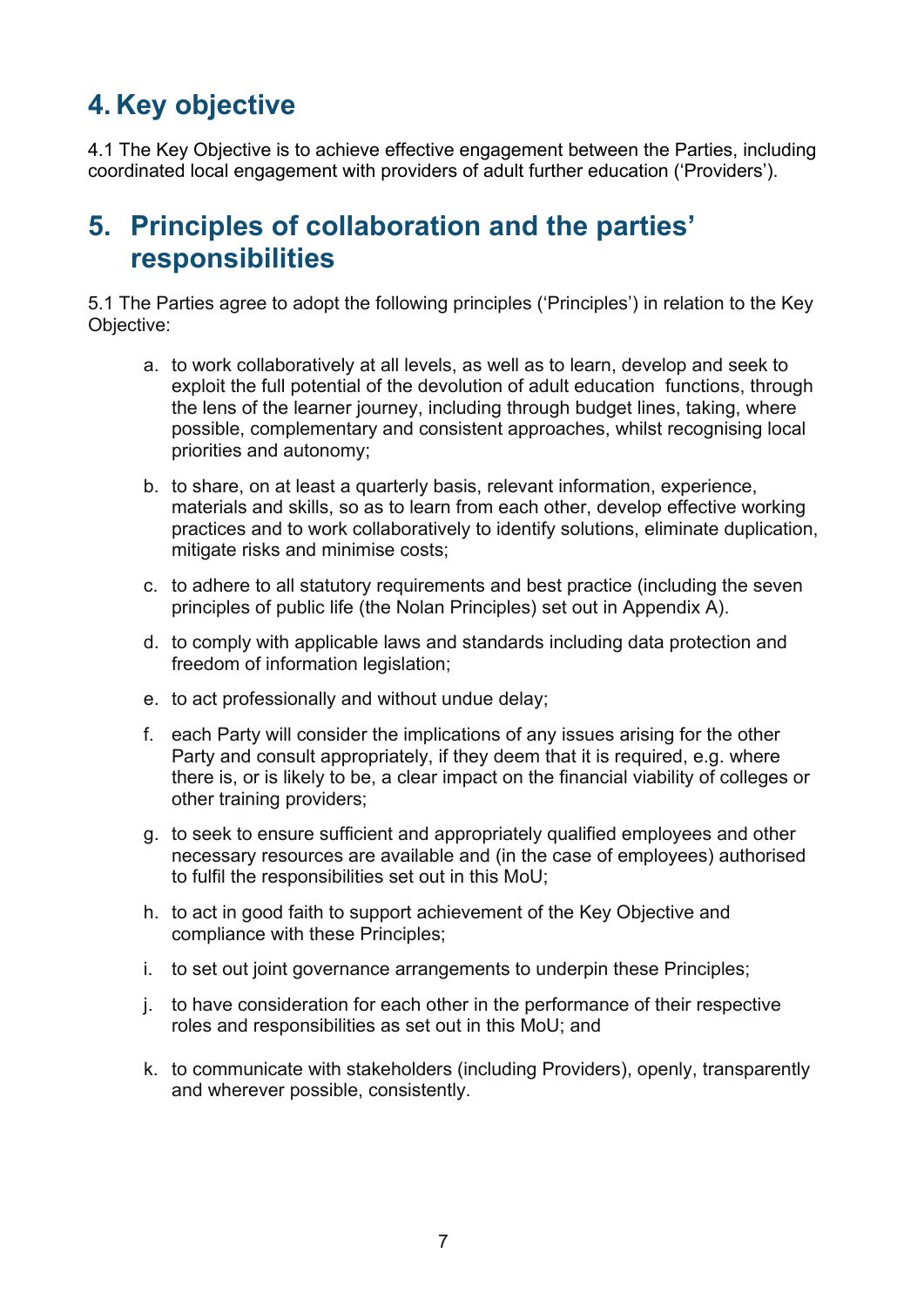### <span id="page-7-0"></span>**6. Ways of working**

6.1 Financial resources, consideration of jointly-funded provider financial health and sector stability:

6.1.1 The Parties will meet on a regular basis to discuss provider and sector financial stability; consider jointly, planned provider funding allocations from the ESFA and CA respective budget streams (including in-year changes); and consider the cumulative effect of planning decisions, by the ESFA and CA, on provider financial health. The CA and ESFA will be responsible for taking their own decisions on provider funding allocations – there is no requirement for them to jointly agree these allocations. However, using these regular local discussions, the CA and ESFA will keep each other sighted, as early as possible, on any planned or proposed variation to allocations, enabling ESFA to consider the impact on the overall financial position of the provider.

6.1.2 Providers that hold contracts or grant agreements with both CA and ESFA will be subject to ESFA financial health processes and assessments, in addition to any checks/due diligence (see paragraph 6.8.1 below) conducted by the CA. Information relating to these financial health assessments will be discussed and shared, in accordance with any Data Sharing Agreements (DSA) or other agreed mechanism, with the CA as soon as reasonably practicable. Where such a financial health assessment raises any issues of concern, ESFA will share that information with the CA as soon as reasonably practicable. <https://www.gov.uk/government/publications/esfa-financial-health-assessment>

6.1.3 The Department, the ESFA and the CA commit to consulting with each other through the arrangements outlined at paragraph 6.1.1, in order to minimise the risk of insolvency of any further education institution in the CA area. The ESFA and the CA will participate in and cooperate with the current national arrangements for monitoring of provider financial health. When intervention is likely, both ESFA and CA, as funding stakeholders, will engage in dialogue. How and when this engagement takes place will vary, subject to the type of provider concerned, what the risks and issues are and the scale of funding interest of the ESFA/CA.

6.1.4 Where Intervention occurs, the ESFA and the CA are not expected to take the same action as each other (see paragraph 6.5.5), however discussion before action is taken is essential to understand (a) if, in case of the removal of funds by one Party, that would render the provider financially unsustainable; and (b) the consequential impact of the action.

#### 6.2 Funding decisions:

6.2.1 The CA and ESFA will share with each other their intended timelines for communicating funding decisions, allowing Providers to plan delivery for the following Academic Year.

6.2.2 Appendix B sets high-level target dates for planned activity in respect of the Department's communication of budgets to the CA and how they link to the commencement of CA payments to Providers in the relevant Academic Year.

6.2.3 Following receipt of a budget from HM Treasury for delivery of adult education functions, the Department will make all reasonable efforts to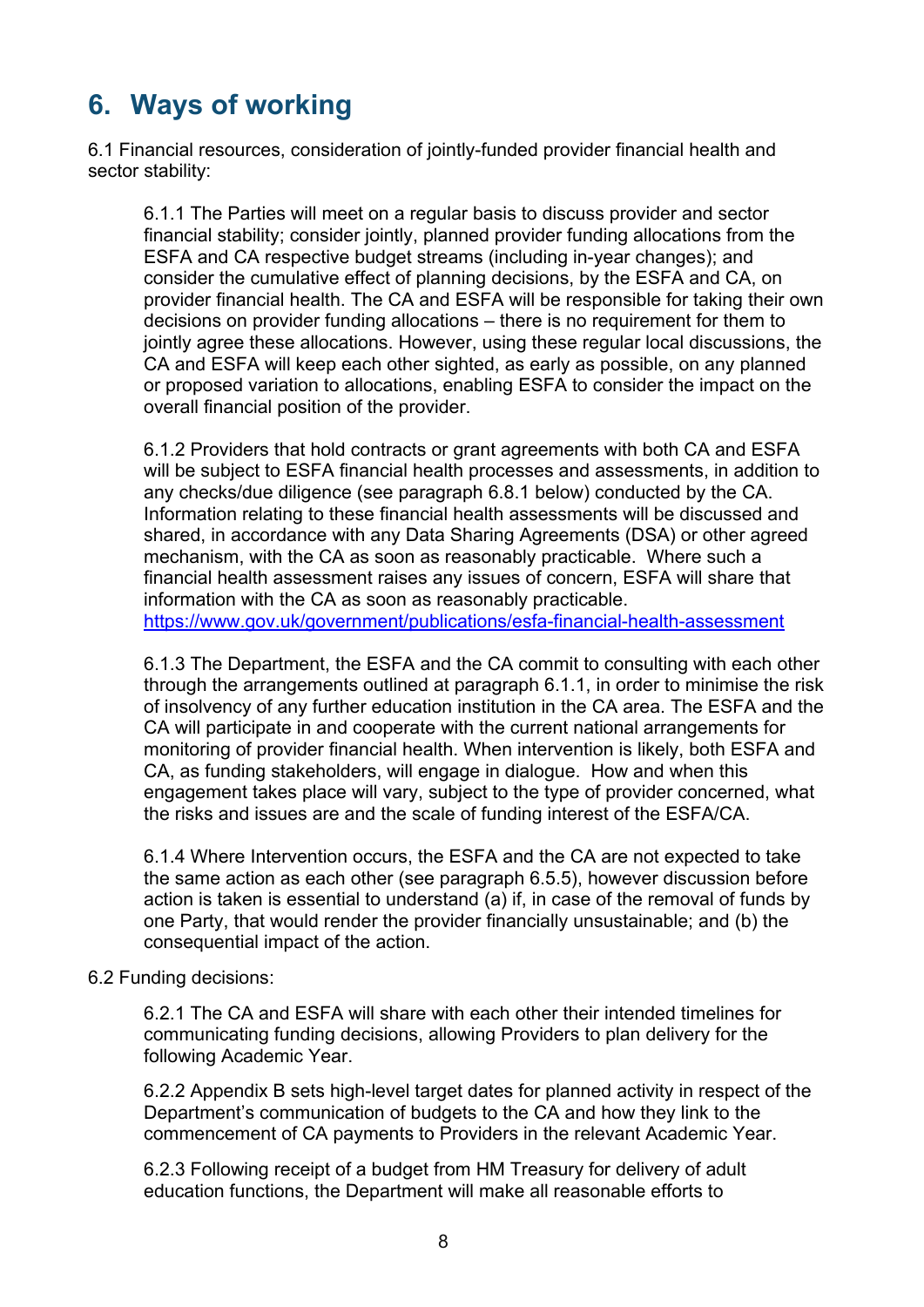communicate the CA-level AEB budget by 31 January in the calendar year in which the relevant Academic Year commences, e.g. by 31 January 2019 for Academic Year 2019/20. In the event that the Department is unable to meet the 31 January aim, it will inform the CA as a matter of urgency.

6.2.4 The Department will aim to transfer the relevant budget, as a Section 31 (Local Government Act 2003) grant, via the 'Single Pot' or any subsequent, replacement arrangement, to the CA in April each year - in accordance with the arrangements set out in Appendix B. In the event that the Department is unable to transfer the budget by 30 April, it will notify the CA as a matter of urgency. Once the budget has been transferred by the Department to the CA, the CA will have flexibility to utilise that funding to meet administrative / operational costs associated with managing the budget and retain any underspends generated within the budget.

6.2.5 The CA will, in considering provider-funding decisions, consider its 'conflicts of interest' policy. As a minimum, that policy will include:

6.2.5.1 requirements on all those involved in decision-making and all those receiving funding from this budget to declare and record actual and perceived conflicts of interest; and

6.2.5.2 appropriate external checks, an internal monitoring process and external input to decisions. For clarity, this relates to monitoring / oversight / arbitration on conflicts of interest matters - independent legal or audit advice would satisfy the requirement for external input and/or checks. This paragraph does not mean the CA must have external input to, or external checks on all its general funding decisions.

6.2.6 The Department will consult the CA and ESFA in a timely manner and before decisions are made, on any proposed changes to its methodology for calculating CA and ESFA shares of the AEB. The Department, the CA and ESFA will consider jointly any other proposals that could impact on use of the AEB by the CA and ESFA, e.g. where additional requirements / entitlements or new programmes are being considered or where budget changes from HM Treasury are notified. For clarity, no additional funding is planned for the specific purpose of delivering the digital skills entitlement.

6.2.7 Funding of the learner will be determined by their residency postcode prior to enrolment. The ESFA will consider and agree appropriate funding for residents of non-devolved areas where the provider delivering the provision has an ESFA AEB funding agreement. The CA will decide and agree appropriate funding for its residents where the provider delivering the provision has a CA funding agreement. The ESFA and CA will fund their respective learners, as determined by their residency postcode, for the duration of their learning aim or programme, irrespective of whether the learner moves to another area whilst in learning; and the learner's eligibility will not change during the learning aim or programme. The ESFA and CA will ensure their respective learners continue to be eligible for funding for the whole of the learning aim or programme if they are eligible for funding at the start, even if the duration is for over one year.

#### 6.3Insolvency:

6.3.1 The Technical and Further Education Act 2017 ('TFEA') makes provision for a new insolvency regime applicable to certain further education providers that is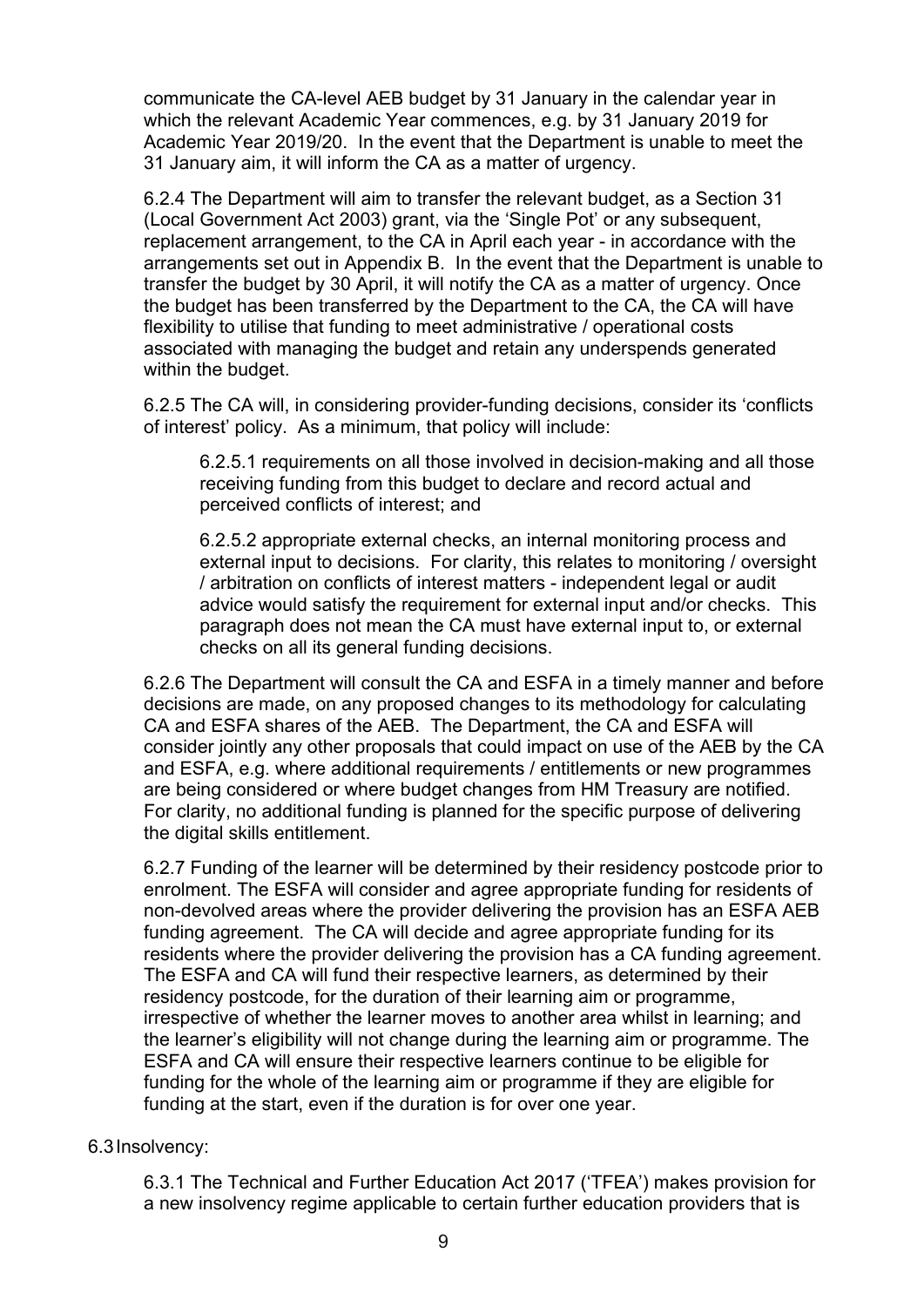due to come into effect on 31 January 2019 and will provide an orderly process for insolvency of a failed college. The insolvency regime applies aspects of normal insolvency law to FE and sixth form colleges in England and Wales that are statutory corporations. TFEA has also introduced a special administration regime, known as an education administration, with a special objective to protect learner provision for existing students at an insolvent FE body (as defined at section 4 of TFEA). The insolvency regime under TFEA only applies to FE bodies incorporated under the Further and Higher Education Act 1992 and specialist designated institutions. Some providers, such as Independent Learning Providers (ILPs) are not subject to TFEA and hence the education administration provisions will not apply to these providers. Providers may still be subject to normal insolvency provisions under the Insolvency Act 1986 and associated legislation.

6.3.2 The costs of funding an education administration, for the purposes of achieving the special objective are not required to be met by the CA, regardless of where the college is and where the majority of learners are funded from. TFEA includes a flexible funding power allowing the appropriate national authority (defined in section 5 of TFEA), to decide, on a case-by-case basis, whether and how to fund an education administration.

6.3.3 For the avoidance of doubt, the Parties agree that the CA will not be expected to pay for the costs of the Special Administration Regime itself, nor to provide any form of exceptional financial support to any college (including any college within the CA area) which is subject to the FE insolvency regime under TFEA. The CA and ESFA will however be expected to co-operate with any Independent Business Review or formal insolvency procedure.

6.3.4 The CA will continue to fund its resident learners where they are affected by a college insolvency under TFEA (where they are being funded from the CA's devolved AEB), while a solution to protect those learners is identified and delivered. In the same way, ESFA will continue to fund learners resident in nondevolved/delegated areas, where they are funded from the nondevolved/delegated AEB.

6.4 Learner protection:

6.4.1 As part of the devolution of adult education functions, there should be no lessening of learner protections. The CA and ESFA will, in their respective conditions of funding with providers, seek to secure protection for learners, ensuring that the terms of legal arrangements with a provider, whether a Grant Funding Agreement or Contract for Services, include the following provisions:

- AEB funds are only provided where learners are engaged in safe and appropriate learning facilities;
- AEB funds are only provided where learners are protected from extremism and the Provider complies with the 'Prevent' Duty;
- arrangements exist for the appropriate handling and protection of AEB learner data; and
- equal treatment and access to provision for AEB-funded learners and relevant adjustments under the Equality Act 2010 are required: [https://www.gov.uk/guidance/equality-act-2010-guidance.](https://www.gov.uk/guidance/equality-act-2010-guidance)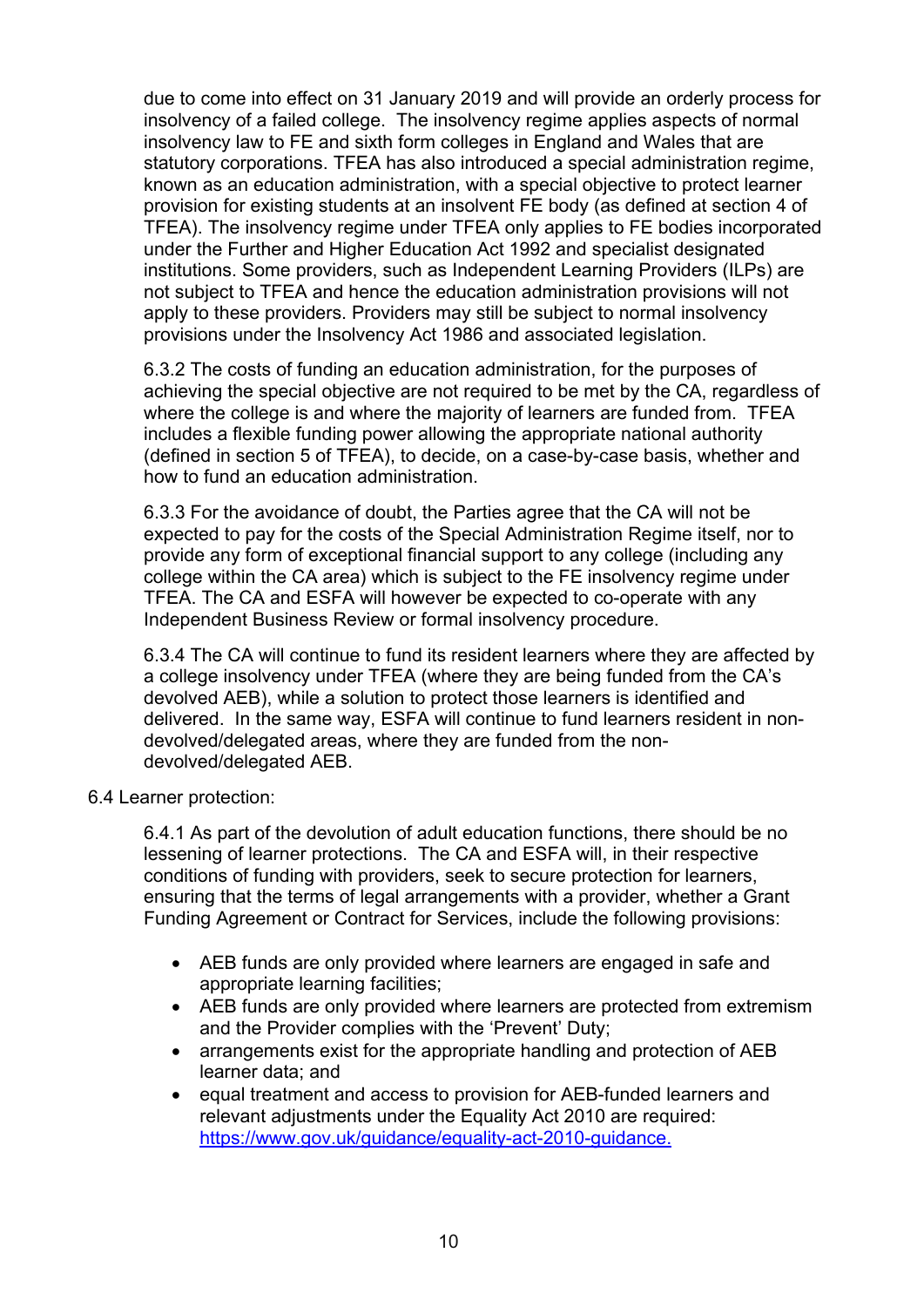6.4.2 In the event that a learner protection issue arises, giving a Party cause for concern, the relevant Party shall take action to inform the other. The Parties will agree, on a case-by-case basis, what action will be taken and by whom.

#### 6.5 Quality/Intervention:

6.5.1 The Department will specify national educational performance Minimum Standards that will apply each year, consulting with the CA in a timely manner on any proposals to change those Standards for 19+ provision. Provision funded by the CA for its resident learners that falls in scope of national Minimum Standards, will form part of the national assessment of provider performance against these national standards. Further guidance on the current national standards is available here: [https://www.gov.uk/government/publications/minimum-standards-](https://www.gov.uk/government/publications/minimum-standards-2017-to-2018)[2017-to-2018](https://www.gov.uk/government/publications/minimum-standards-2017-to-2018)

6.5.2 ESFA will ensure that the CA is informed as soon as reasonably practicable, about post-19 providers, also funded by ESFA, that fall below national Minimum **Standards** 

6.5.3 The CA and ESFA will share their respective performance information for adult education and training provision commissioned by them from jointly-funded providers, through their regular dialogue.

6.5.4 The ESFA and CA will share information on national intervention activity involving CA-funded Providers, including activity arising or planned following FE Commissioner intervention activity, Ofsted inspection, Minimum Standards failure or any Notice to Improve issued to a Provider. The CA and ESFA will meet on a quarterly or case by case basis, depending on circumstances to agree the extent of CA involvement, taking into account the number of CA residents in learning at the Provider and any known future plans.

6.5.5 Where Intervention occurs, the action taken by ESFA and the CA should be consistent with their respective conditions of funding, but ESFA will operate within the wider national intervention policy set by the Department. The ESFA and the CA are not expected to take the same action as each other, however discussion before action is taken is essential to understand (a) if, in case of the removal of funds by one Party, that would render the provider financially unsustainable; and (b) the consequential impact of the action.

6.5.6 The Department will engage with the CA and ESFA on national programmes and initiatives that support quality improvement across FE, including through the FE College Improvement Board.

#### 6.6 Fund management:

6.6.1 The Parties will ensure that appropriate arrangements are in place for the receipt and disbursement of AEB funds. Paragraph 6.2.4 above sets out the nature of the grant payment that will be made to the CA, by the Department. The Department and the CA will also work together to evaluate and report on use of AEB funds, including in terms of value-for-money, in accordance with the relevant requirements of the Single Pot Assurance Framework National Guidance, as amended from time to time or any subsequent document:

[https://assets.publishing.service.gov.uk/government/uploads/system/uploads/attac](https://assets.publishing.service.gov.uk/government/uploads/system/uploads/attachment_data/file/516215/Single_Pot_Assurance_Framework.pdf) hment data/file/516215/Single Pot Assurance Framework.pdf. The Parties will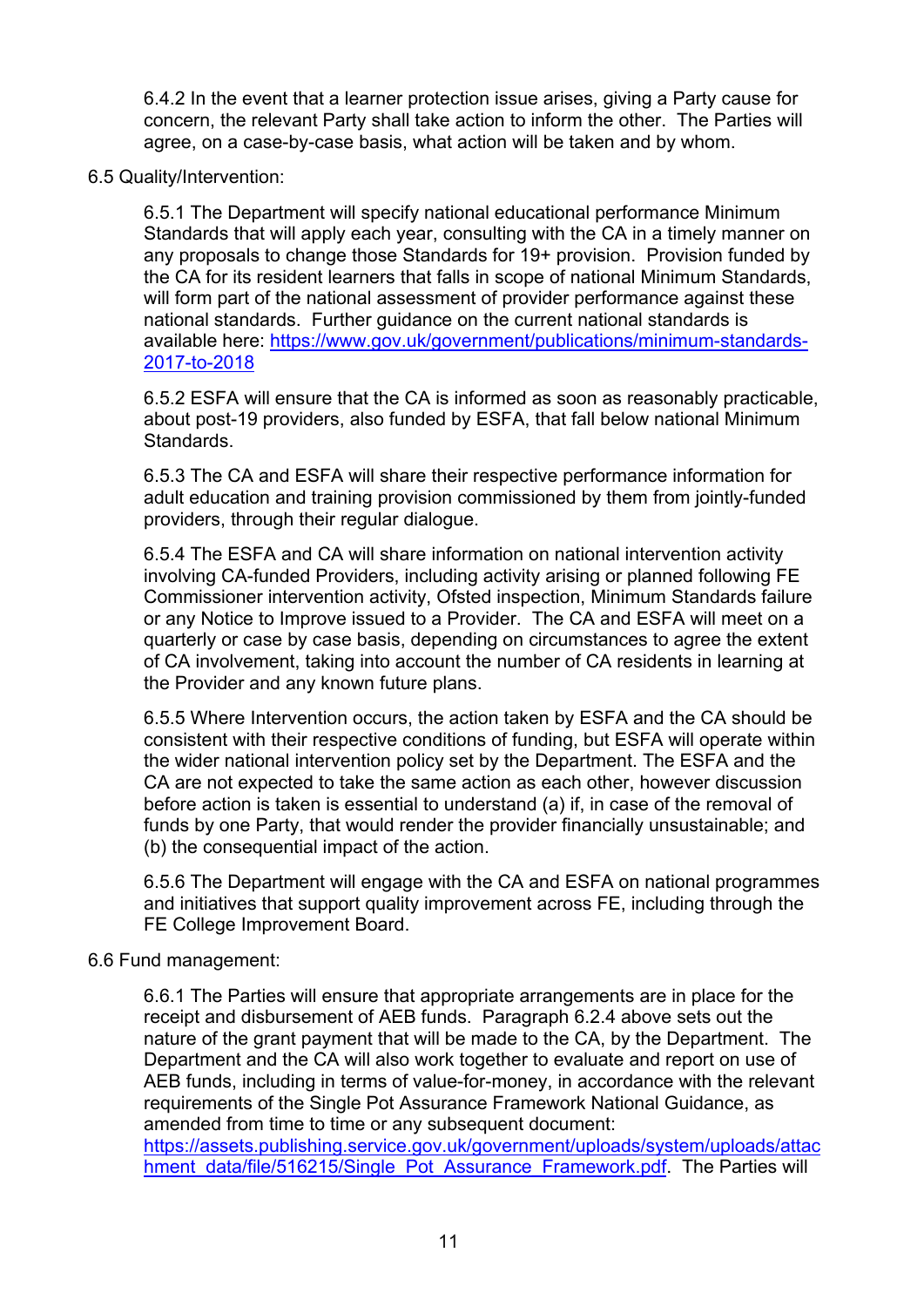consider together, the practical arrangements for information sharing in respect of any evaluation, including through the activity outlined in paragraph 6.1.1.

6.6.2 The CA and ESFA will, for their respective areas of responsibility, separately publish and operate their own systems of rules and principles that safeguard public funding; confirm eligibility; set out contracting and sub-contracting arrangements; set out management information requirements on Providers; and document payments and performance management arrangements for AEB-funded activity.

6.6.3 The CA and ESFA will publish on their respective websites, accessible to the general public, the terms and conditions of their funding agreements and contracts for services which they use with Providers and will also publish provider allocations information in the autumn term and any subsequent changes.

#### 6.7 Data:

6.7.1 The Parties will jointly agree through the Devolution Data Group (DDG), a set of reliable, accessible and timely data, through appropriate DSAs or other agreed mechanism, to facilitate the delivery of operational processes and strategic planning.

6.7.2 The Parties will act in accordance with any DSAs or other agreed mechanism they have and will consider the impact on Providers of any additional proposals made.

6.7.3 Learner data will continue to be gathered from providers in a national data system via the Individualised Learner Record (ILR), from which the ESFA will share data (in accordance with the agreed DSA or other agreed mechanism) to support the CA in carrying out its adult education functions. It is recognised that the CA may have additional data requirements that go beyond what is currently collected nationally through the ILR and that the Department or ESFA may propose changes to the ILR from time-to-time. The CA will be engaged in the ILR refresh process through the DDG. The Parties will work together through the DDG to maximise the effective sharing of data in accordance with data protection legislation, and to manage potential changes to the system, minimise new dataprovision demands on Providers and avoid duplication.

6.7.4 Section 40 of the TFEA amends section 54 of the Further and Higher Education Act 1992 in respect of England to ensure that the Secretary of State can obtain information from providers of further education who receive funding from CAs. This will enable the continuation of current arrangements to gather data on further education in England and will enable the gathering and publication of consistent and comparable data on the operation of the further education system across England, as has been the case before devolution of the adult education functions.

6.7.5 The CA will provide information to the Department that the Secretary of State may reasonably require for purposes connected with further education (content and timing of such data to be agreed between the Parties).

#### 6.8 Commissioning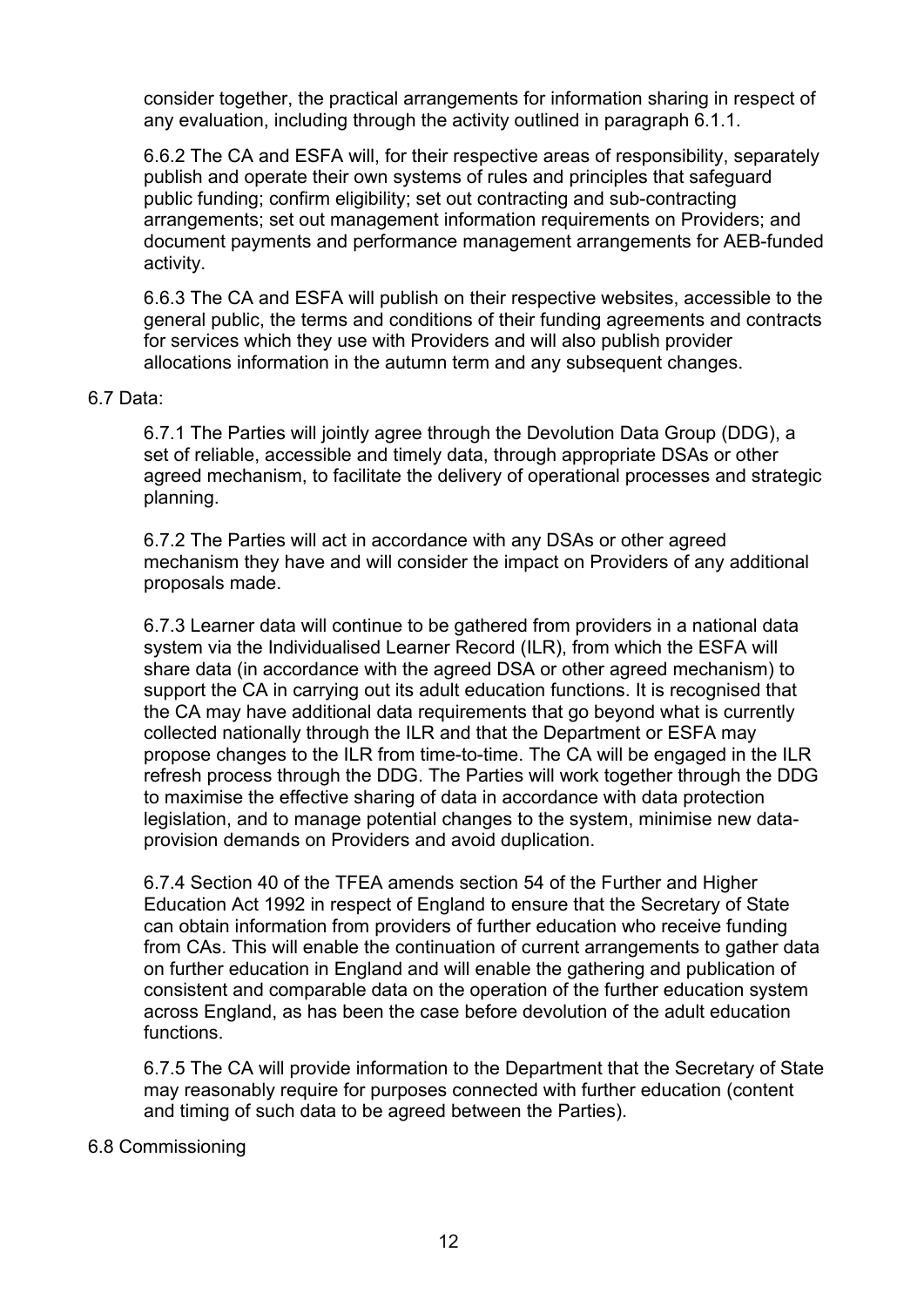6.8.1 The CA and ESFA will conduct appropriate due diligence in establishing which Providers will deliver AEB-funded provision, complying with Public Contracts Regulations 2015, as appropriate.

6.8.2 ESFA will provide a register of its current AEB Providers.

6.8.3 The CA and ESFA will undertake legally compliant exercises and put in place contract/performance management regimes.

6.8.4 The CA and ESFA will ensure each has market entry and exit requirements and that these are clear to stakeholders, including Providers.

#### 6.9 Skills planning / priorities

6.9.1 The Parties will work together, through the Skills Advisory Panel (SAP) or local variation thereof, where appropriate, and considering the Local Industrial Strategy (where one exists), to develop skills needs analysis and plans. Such plans will be designed to ensure a strategic landscape is built for learners that responds to local and national priorities and economic needs. Arrangements will be agreed between the Parties under the 'closer collaboration' arrangements set out at paragraph 1.5.

#### 6.10 Governance

6.10.1 The Parties will meet under formal governance arrangements (to be established) to discuss matters in respect of AEB devolution and to review progress against the adult education functions as set out in this MoU. This will comprise:

- in support of the exercise of the devolved functions, the Secretary of State, or relevant Minister, and the Mayor and/or the Mayor's representative will meet on an annual basis to consider the national and regional skills agenda and what more can be done to support CA skills objectives.
- the Department will meet together with all CAs to which adult education functions have been devolved, and the GLA, to consider post-16 policy design and implementation arrangements, to support delivery of the CA's skills priorities;
- the Parties will meet on a quarterly basis, or as required, as part of the continued operational relationship between the Department, the ESFA and the CA. These meetings will consider progress and how the Parties can collaborate to best effect, in the interests of learners; and
- in addition to these meetings, the Parties will meet to discuss other aspects of the adult education functions. Any Party can convene these meetings.

### <span id="page-12-0"></span>**7. Costs and liabilities**

7.1 Except as otherwise provided for in this MoU, the Parties will each bear their own costs and expenses incurred in complying with the ways of working under this MoU.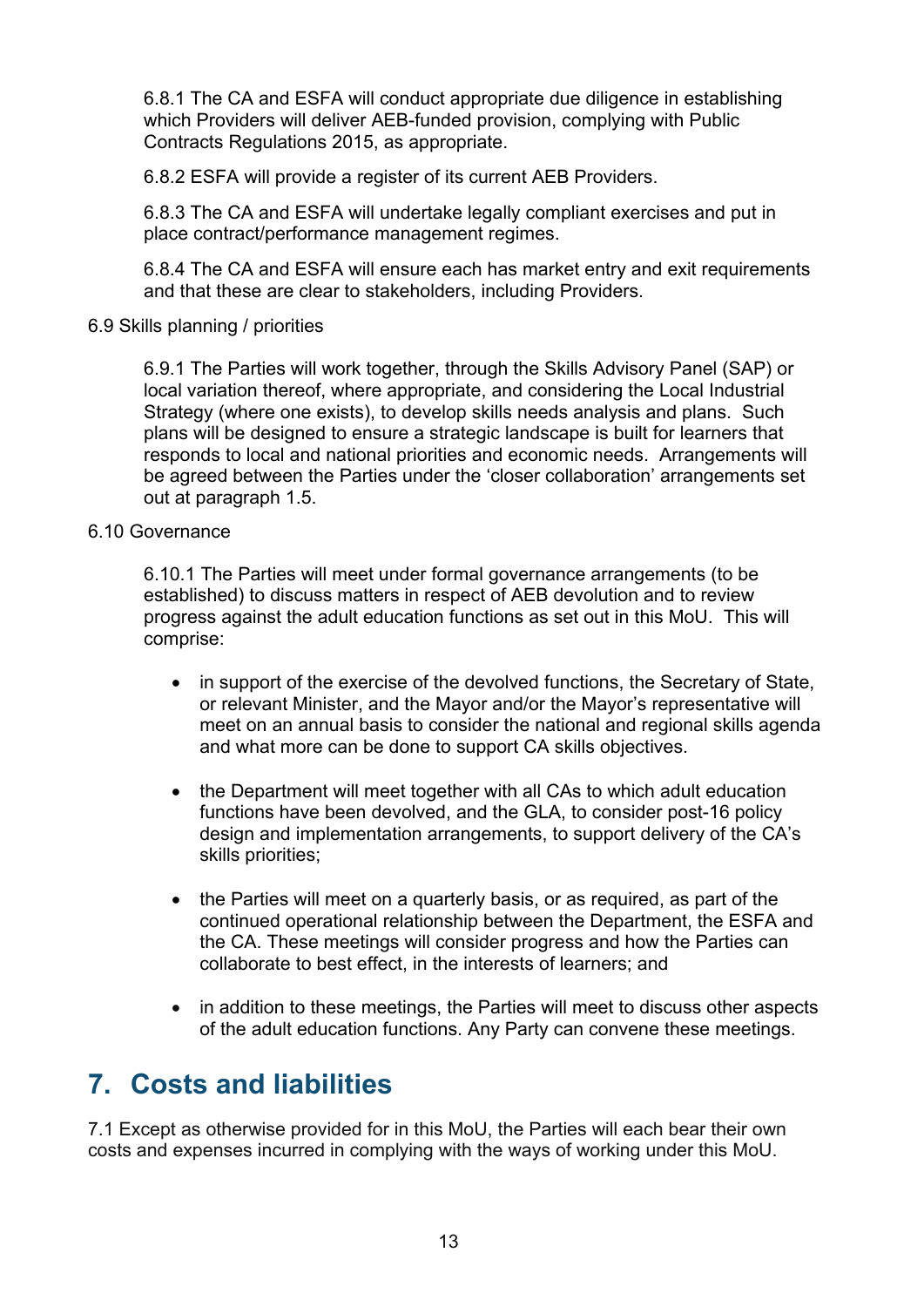7.2 Each Party shall remain liable for any losses or liabilities incurred due to their own or their employees' actions and neither Party intends that the other shall be liable for any loss it suffers as a result of this MoU.

# <span id="page-13-0"></span>**8. Confidentiality**

8.1 Each Party understands and acknowledges that it may receive or become aware of confidential information belonging to another Party, whether in the course of operating this MoU or otherwise.

8.2 Each Party shall treat another Party's confidential information as confidential and safeguard it accordingly, and not disclose another Party's confidential information to any other person (except their employees, agents, and professional advisers to which such disclosure is necessary for the purposes contemplated under this MoU).

8.3 These obligations of confidentiality shall not apply to any confidential information to the extent that such confidential information is required to be disclosed by a requirement of law placed upon the Party making the disclosure. This includes any requirements for disclosure under the Freedom of Information Act 2000 and/or the Environmental Information Regulations 2004 or Data Sharing Code of Practice issued by the Information Commissioner.

# <span id="page-13-1"></span>**9. Data protection and record keeping**

9.1 The Parties confirm that they shall comply with their responsibilities under Data Protection legislation. To the extent a Party is processing another Party's data (for example, where the CA has access to learner records provided by the Department) each Party will safeguard such data and treat it in the same manner as it would treat its own data to comply with the requirements of Data Protection legislation.

9.2 The CA will permit access to any records, data and information collected by it in relation to Department-funded programmes ('Records') to the Department and any persons, including other crown bodies and auditors (including third party auditors acting on the Department's instructions) to inspect such Records on reasonable notice. This may include taking copies of such Records and sharing the same with other government agencies. The CA will ensure that the Department (and those acting on its behalf) can use those Records for such purposes and the CA shall secure all necessary consents to share any personal data (including sensitive personal data) comprised in such Records, with the Department.

# <span id="page-13-2"></span>**10.Assurance and audit**

10.1 The Parties will use all reasonable endeavours to ensure adult further education providers they fund adhere to the post-16 audit code of practice: [https://www.gov.uk/government/publications/post-16-audit-code-of-practice.](https://www.gov.uk/government/publications/post-16-audit-code-of-practice)

10.2 The Parties are responsible for assurance of their own funds but will consider together, whether a Joint Audit Code of Practice could be introduced, to help minimise the administrative burden across Provider post-16 learning and skills activity.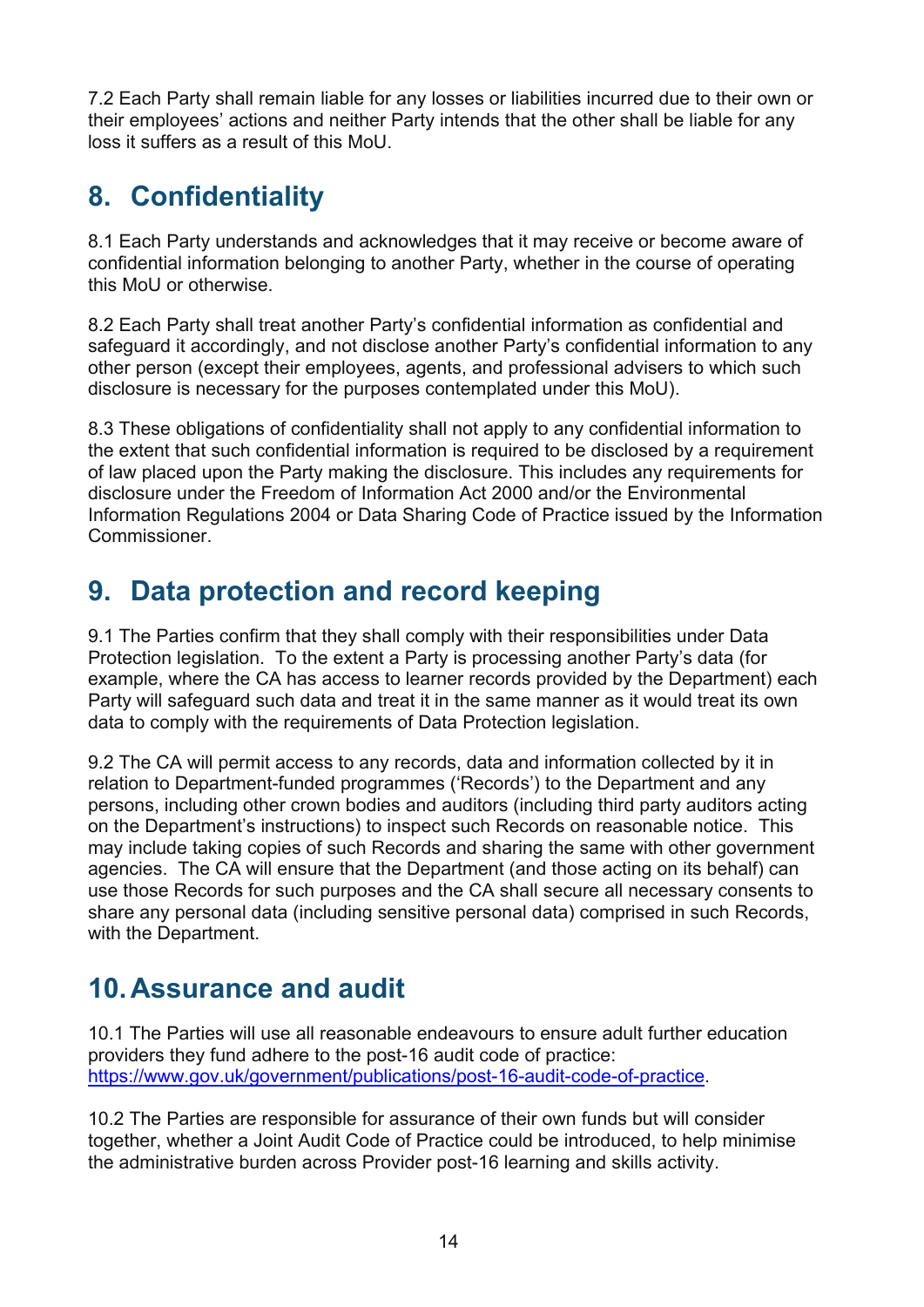# <span id="page-14-0"></span>**11.Start date and duration**

11.1 This MoU will commence on the date of this agreement. In the event that there is an irreconcilable dispute arising between the Parties in relation to matters set out in this MoU, it may end upon termination by either Party, having first exhausted all other avenues/attempts at resolution, set out at sections 13 and 14 below. In those circumstances, either Party may terminate this MoU by giving to the other Party written notice expring in a minimum of three (3) months or at the end of the latest Academic Year for which the CA has issued funding allocations to providers, whichever is later. Termination of this MoU by either Party does not:

- revoke or amend the devolution Order:
- change the CA's continuing obligation to act in regards to the Statutory Guidance; or
- terminate any separately signed arrangements arising from agreement to this MoU.

11.2 In the event of termination of this MoU, the Parties will seek to work together to ensure the continuation of:

- appropriate assurances around financial liabilities in the event of FE insolvency, as set out in section 6.3 above; and
- appropriate national arrangements to support AEB delivery, including maintaining provider financial health, data and audit processes*.*

### <span id="page-14-1"></span>**12.Review and amendments**

12.1 This MoU will be reviewed at the request of either Party, the first review to be carried out around one (1) year after the date of commencement. It may also be reviewed as part of the governance arrangements, set out at section 6.10 and any dispute resolution procedure, as set out at section 14.

12.2 Amendments to this MoU may only be made upon written agreement of the Parties.

### <span id="page-14-2"></span>**13.Communications**

13.1 All notices or communications under this MoU shall be in writing and sent for the attention of the representatives whose contact details are set out below or to such other person or other address as the relevant Party may give notice to the other:

| For the Department: | Head of Adult Education Budget Devolution Team |
|---------------------|------------------------------------------------|
| For the CA:         | Appropriate delegated official                 |
| For the ESFA:       | Head of Adult Education Budget Devolution Team |

### <span id="page-14-3"></span>**14.Escalation procedure**

14.1 Any dispute arising from this MoU which cannot be resolved through discussions between the Parties' representatives using the facility outlined in section 13 shall be referred to a Deputy Director of the Department and/or ESFA and the CA delegated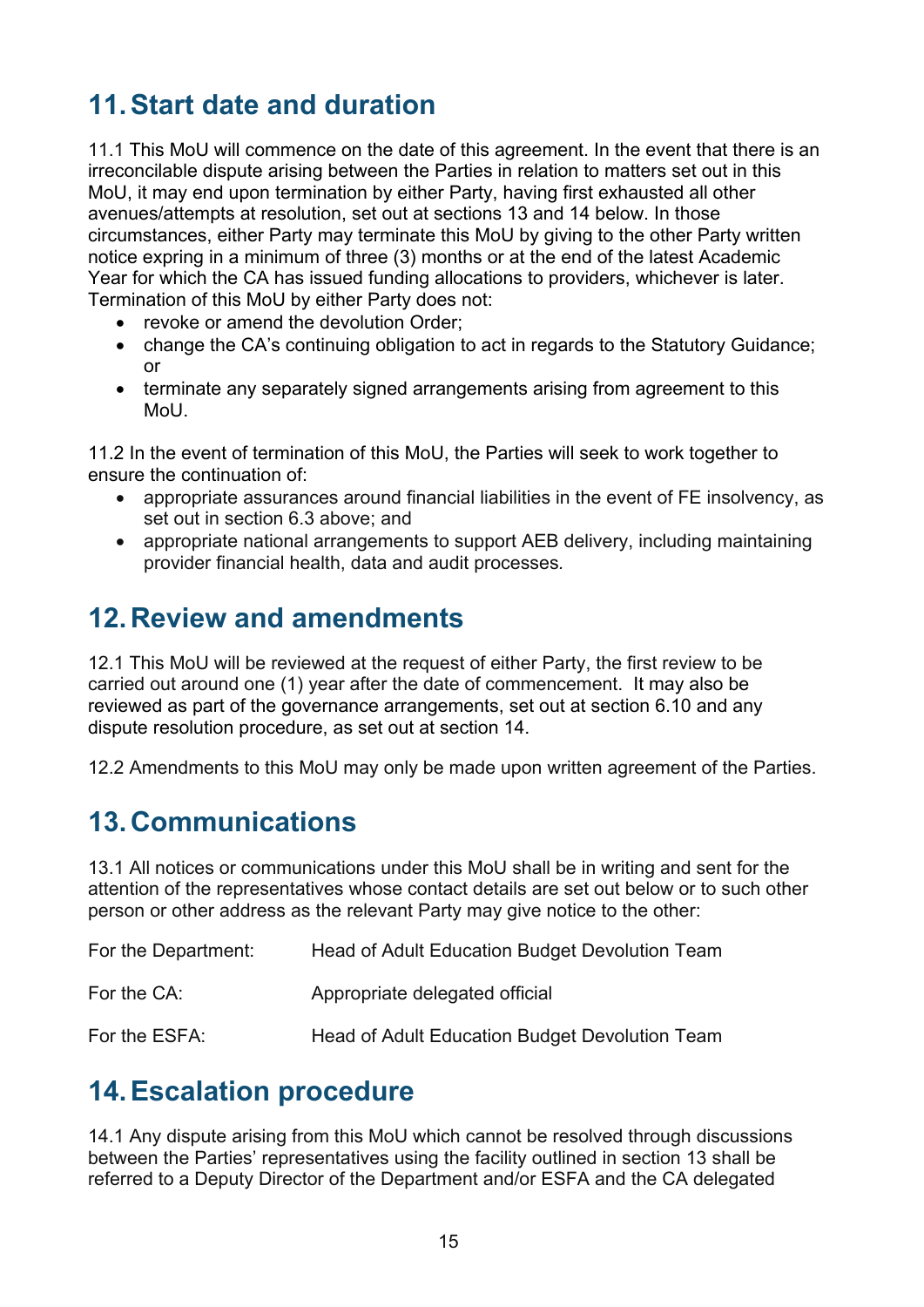decision maker, who shall convene within thirty (30) days of such referral to discuss and seek to resolve the dispute.

14.2 In the event the dispute remains unresolved, it is then escalated to the relevant Director General of the Department (currently Director General, Further and Higher Education Directorate), and CEO of the CA.

14.3 The final route for escalation, if a decision cannot be agreed at senior officer level (DG/CEO), would be for the relevant Minister and Mayor to meet and discuss.

14.4 Where all these avenues have been explored and an impasse remains, either Party can decide to terminate the MoU, giving the requisite notice period, in accordance with section 11.

### <span id="page-15-0"></span>**15.Miscellaneous**

15.1 This MoU does not confer any rights on any third party. Nothing in this MoU shall be interpreted as limiting, superseding, or otherwise affecting either Party's normal operations in carrying out its statutory, regulatory or other duties. This MoU does not limit or restrict either Party from participating in similar activities or arrangements with other entities.

15.2 Nothing in this MoU shall create a partnership or joint venture between the Parties, nor shall this MoU constitute one Party as the agent of another Party nor the employees, contractors or consultants of one Party as those of another Party. No Party shall have authority to enter into any contract, warranty or representation as to any matter on behalf of another Party. No Party shall be bound by the acts or conduct of another Party.

### <span id="page-15-1"></span>**16. Status**

16.1 This MoU is not intended to be legally binding and no legal obligations or legal rights shall arise between the Parties from this MoU. The Parties enter into the MoU intending to honour it.

# <span id="page-15-2"></span>**17.Governing law and jurisdiction**

17.1 This MoU shall be governed by and construed in accordance with English law.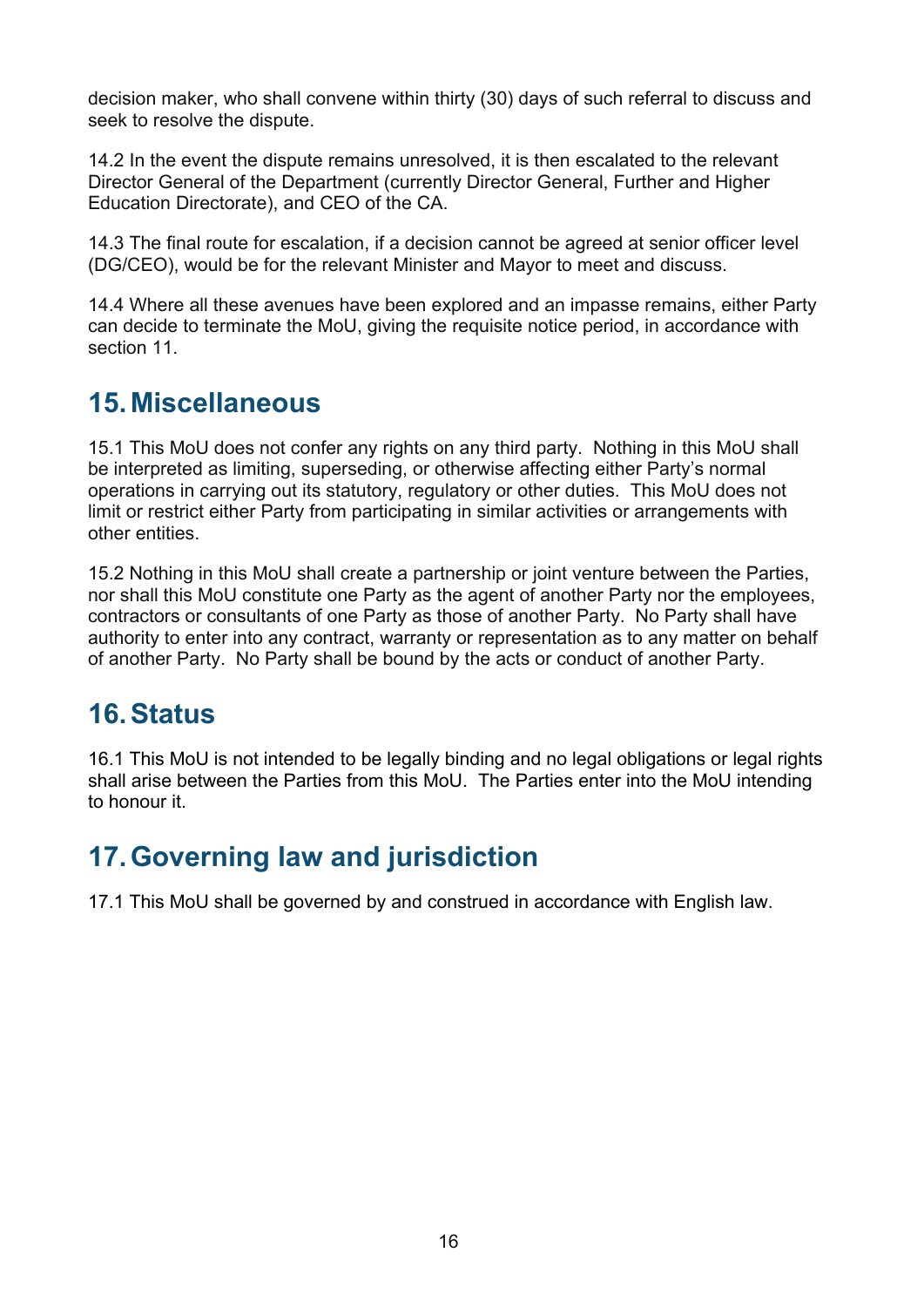# <span id="page-16-0"></span>**Signed**

This MoU was signed in December 2018, on behalf of the Secretary of State for Education (including the Education and Skills Funding Agency) and the Combined Authority and agreed to commence on the date stated at the beginning (1 January 2019).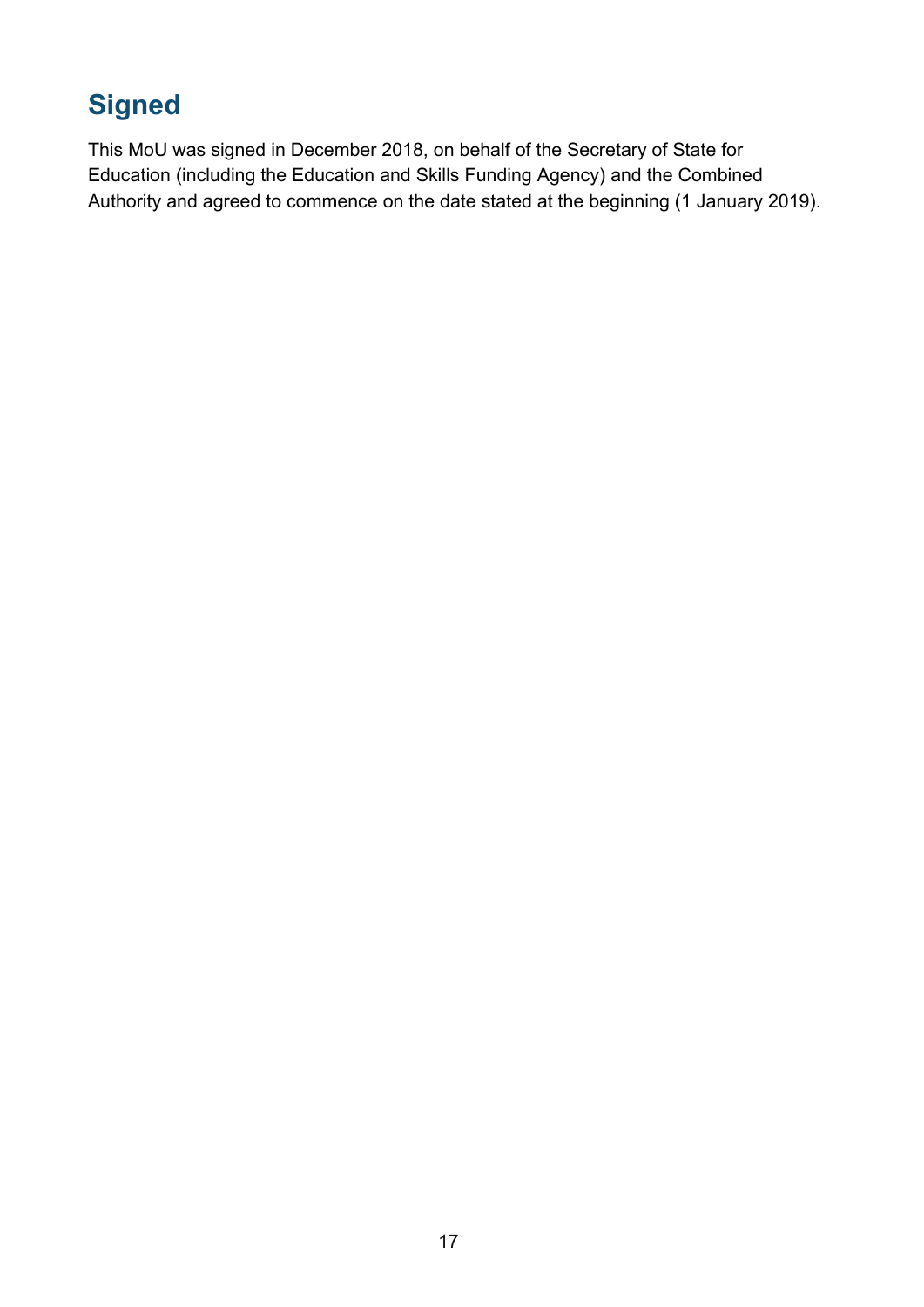# <span id="page-17-0"></span>**Appendix A: Nolan principles**

#### **1. Selflessness**

Holders of public office should act solely in terms of the public interest.

### **2. Integrity**

Holders of public office must avoid placing themselves under any obligation to people or organisations that might try inappropriately to influence them in their work. They should not act or take decisions in order to gain financial or other material benefits for themselves, their family, or their friends. They must declare and resolve any interests and relationships.

### **3. Objectivity**

Holders of public office must act and take decisions impartially, fairly and on merit, using the best evidence and without discrimination or bias.

### **4. Accountability**

Holders of public office are accountable to the public for their decisions and actions and must submit themselves to the scrutiny necessary to ensure this.

### **5. Openness**

Holders of public office should act and take decisions in an open and transparent manner. Information should not be withheld from the public unless there are clear and lawful reasons for so doing.

### **6. Honesty**

Holders of public office should be truthful.

### **7. Leadership**

Holders of public office should exhibit these principles in their own behaviour. They should actively promote and robustly support the principles and be willing to challenge poor behaviour wherever it occurs.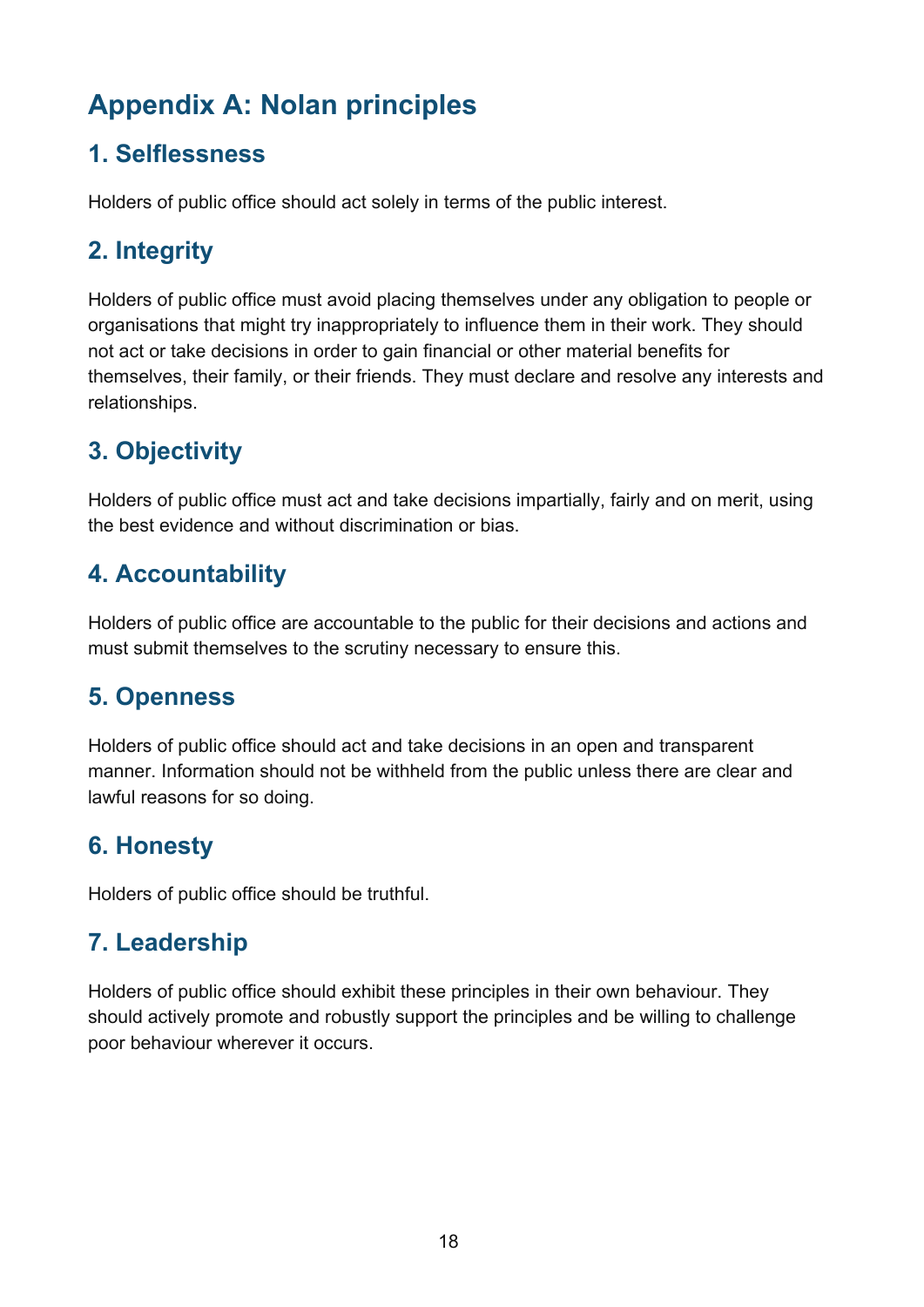# <span id="page-18-0"></span>**Appendix B: Allocations and payments**

| <b>Target date</b> | <b>Planned activity.</b><br><b>NB.</b> Dates and activity in this table are <b>aims</b> and will follow receipt, by<br>The Department, of the relevant budget information.                          |
|--------------------|-----------------------------------------------------------------------------------------------------------------------------------------------------------------------------------------------------|
| January 2019       | The Department notifies CA of AEB budget allocation for 2019/20<br>academic year:<br>1 August 2019 to 31 July 2020                                                                                  |
| April 2019         | The Department pays to CA, AEB funds for 2019-20 financial year :<br>August 2019 to March 2020 (8 months)                                                                                           |
| August 2019        | CA begins making payments to Providers for academic year 2019/20                                                                                                                                    |
| January 2020       | The Department notifies CA of AEB budget allocation for 2020/21<br>academic year:<br>1 August 2020 to 31 July 2021                                                                                  |
| April 2020         | The Department pays to CA, AEB funds for 12 months activity:<br>4 months of academic year 2019/20 (April 2020 to July 2020)<br>and<br>8 months of academic year 2020/21 (August 2020 to March 2021) |
| April 2020         | CA continues making payments to Providers for 2019/20 academic<br>year, period April 2020 to July 2020                                                                                              |
| August 2020        | CA begins making payments to Providers for 2020/21 academic year                                                                                                                                    |